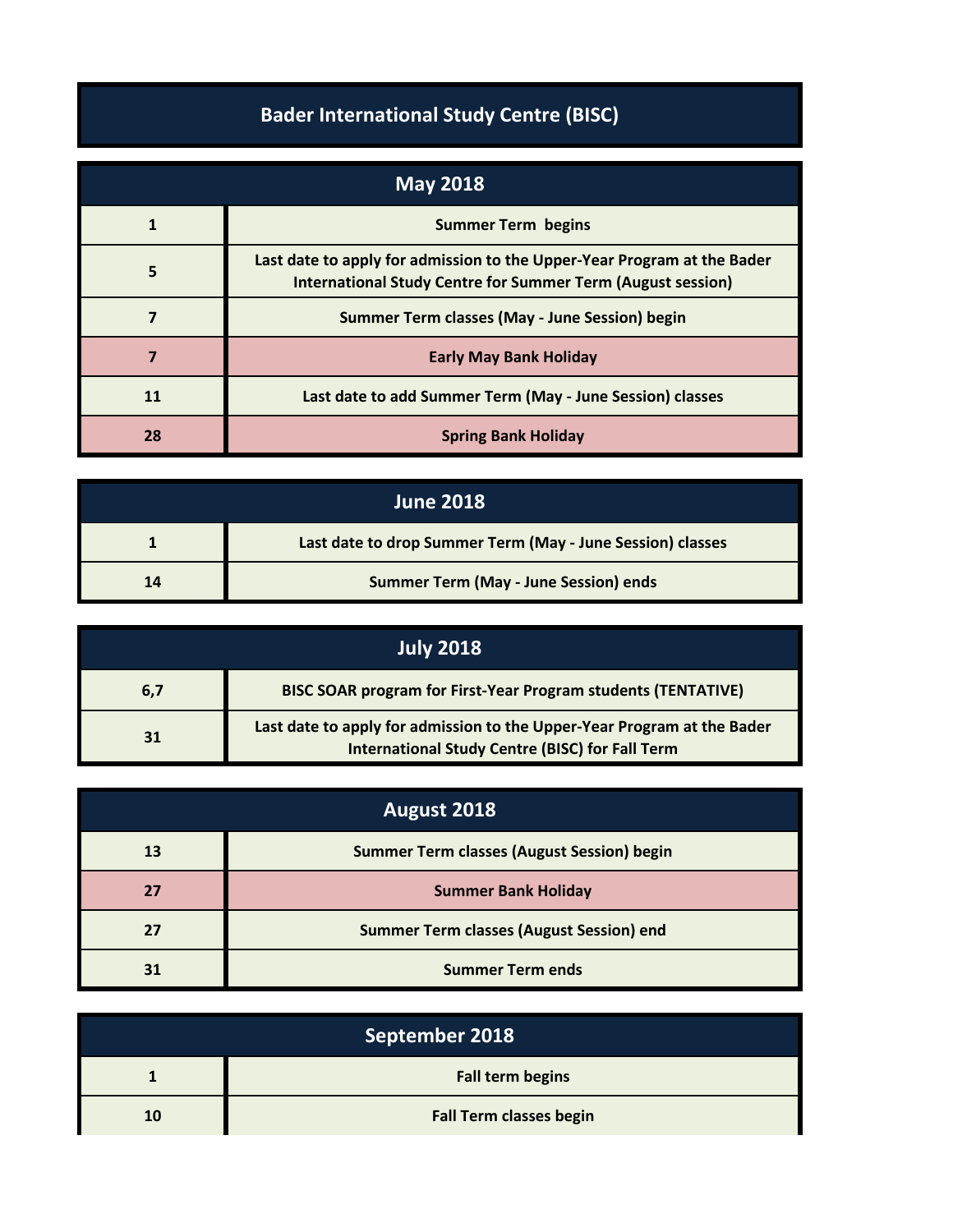| - 1 | Last date to add Fall Term and multi-term classes |
|-----|---------------------------------------------------|
|-----|---------------------------------------------------|

| October 2018 |                       |
|--------------|-----------------------|
| 19-23        | Mid-term trip         |
| 24-28        | <b>Reading period</b> |

| <b>November 2018</b> |                                                                                                                                     |
|----------------------|-------------------------------------------------------------------------------------------------------------------------------------|
|                      | Last date to drop Fall Term classes without academic penalty                                                                        |
| 11                   | <b>Remembrance Day</b>                                                                                                              |
| 15                   | Last date to apply for admission to the Upper-Year Program at the Bader<br><b>International Study Centre (BISC) for Winter Term</b> |
| $16 - 18$            | <b>Reading period</b>                                                                                                               |
| 29                   | <b>Fall Term classes end</b>                                                                                                        |

| December 2018 |                                                   |
|---------------|---------------------------------------------------|
| $2 - 12$      | <b>Study / examination period</b>                 |
| b             | <b>Commemoration Day (exams will not be held)</b> |
| 31            | <b>Fall Term ends</b>                             |

| January 2019 |                                      |
|--------------|--------------------------------------|
|              | <b>Winter Term begins</b>            |
|              | <b>Winter Term classes begin</b>     |
| 18           | Last date to add Winter Term classes |

| February 2019 |                       |
|---------------|-----------------------|
| 15-19         | <b>Mid-Term Trip</b>  |
| $20 - 24$     | <b>Reading period</b> |

**March 2019**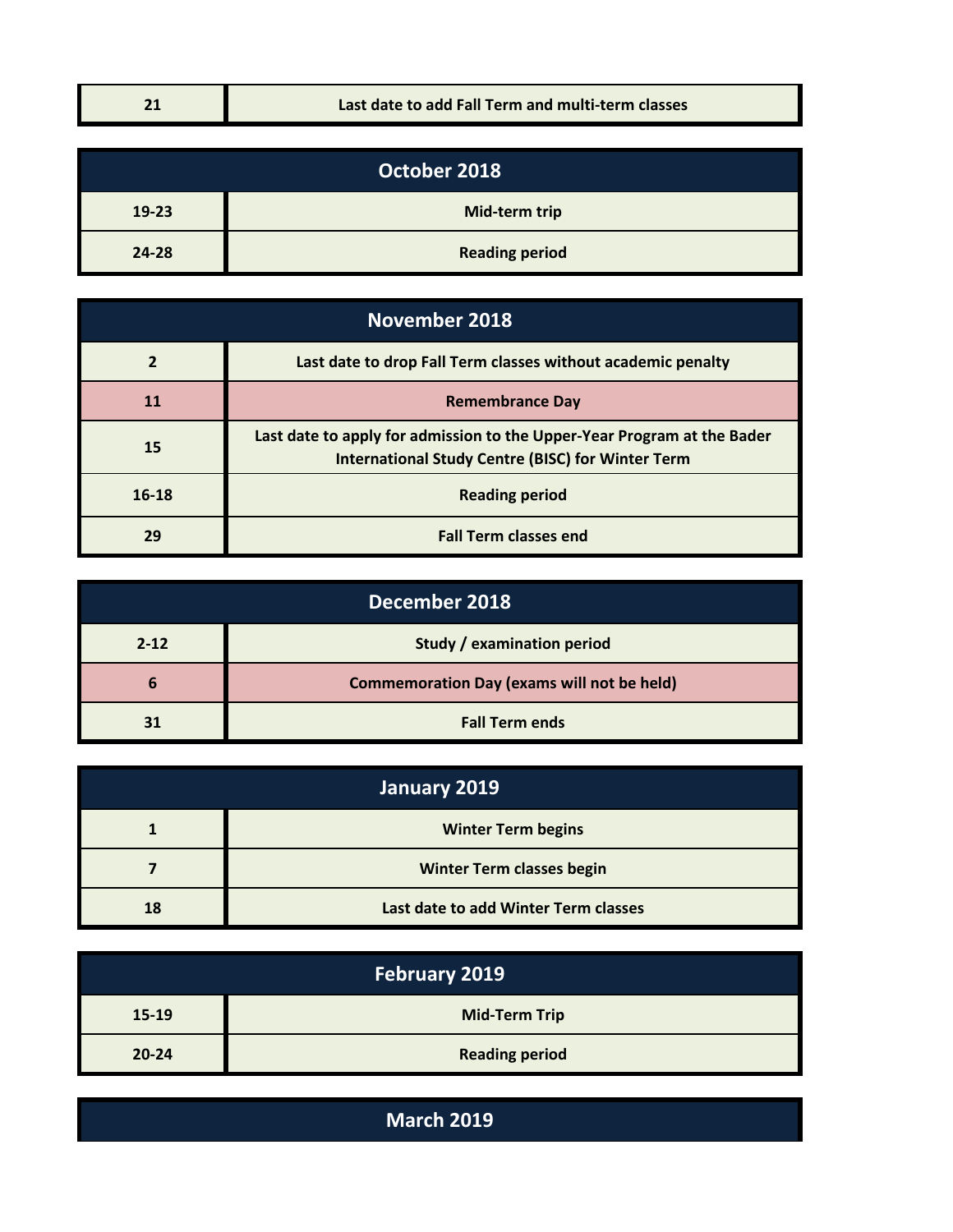|    | Last date to drop Winter Term and multi-term classes without academic<br>penalty                                                                         |
|----|----------------------------------------------------------------------------------------------------------------------------------------------------------|
| 28 | <b>Winter Term classes end</b>                                                                                                                           |
| 30 | Last date to apply for admission to the Upper-Year Program at the Bader<br><b>International Study Centre (BISC) for Summer Term (May - June Session)</b> |
|    | <b>Study / Examination period begins</b>                                                                                                                 |

| <b>April 2019</b> |                                        |
|-------------------|----------------------------------------|
|                   | <b>Study / Examination period ends</b> |
| 19                | <b>Good Friday</b>                     |
| 30                | <b>Winter Term ends</b>                |

| <b>May 2019</b> |                                                                                        |  |
|-----------------|----------------------------------------------------------------------------------------|--|
|                 | <b>Summer Term begins</b>                                                              |  |
| 6               | Summer Term classes (May - June Session) begin                                         |  |
| 6               | <b>Early May Bank Holiday</b>                                                          |  |
| 10              | Last date to add Summer Term (May - June Session) classes                              |  |
| 27              | <b>Spring Bank Holiday</b>                                                             |  |
| 31              | Last date to drop Summer Term (May - June Session) classes without academic<br>penalty |  |

| <b>June 2019</b> |                                              |
|------------------|----------------------------------------------|
|                  | <b>Summer Term (May - June Session) ends</b> |

| July 2019 |                                                                                                                                   |  |
|-----------|-----------------------------------------------------------------------------------------------------------------------------------|--|
| 5,6       | <b>BISC SOAR program for First-Year Program students (TENTATIVE)</b>                                                              |  |
| 31        | Last date to apply for admission to the Upper-Year Program at the Bader<br><b>International Study Centre (BISC) for Fall Term</b> |  |

## **August 2019**